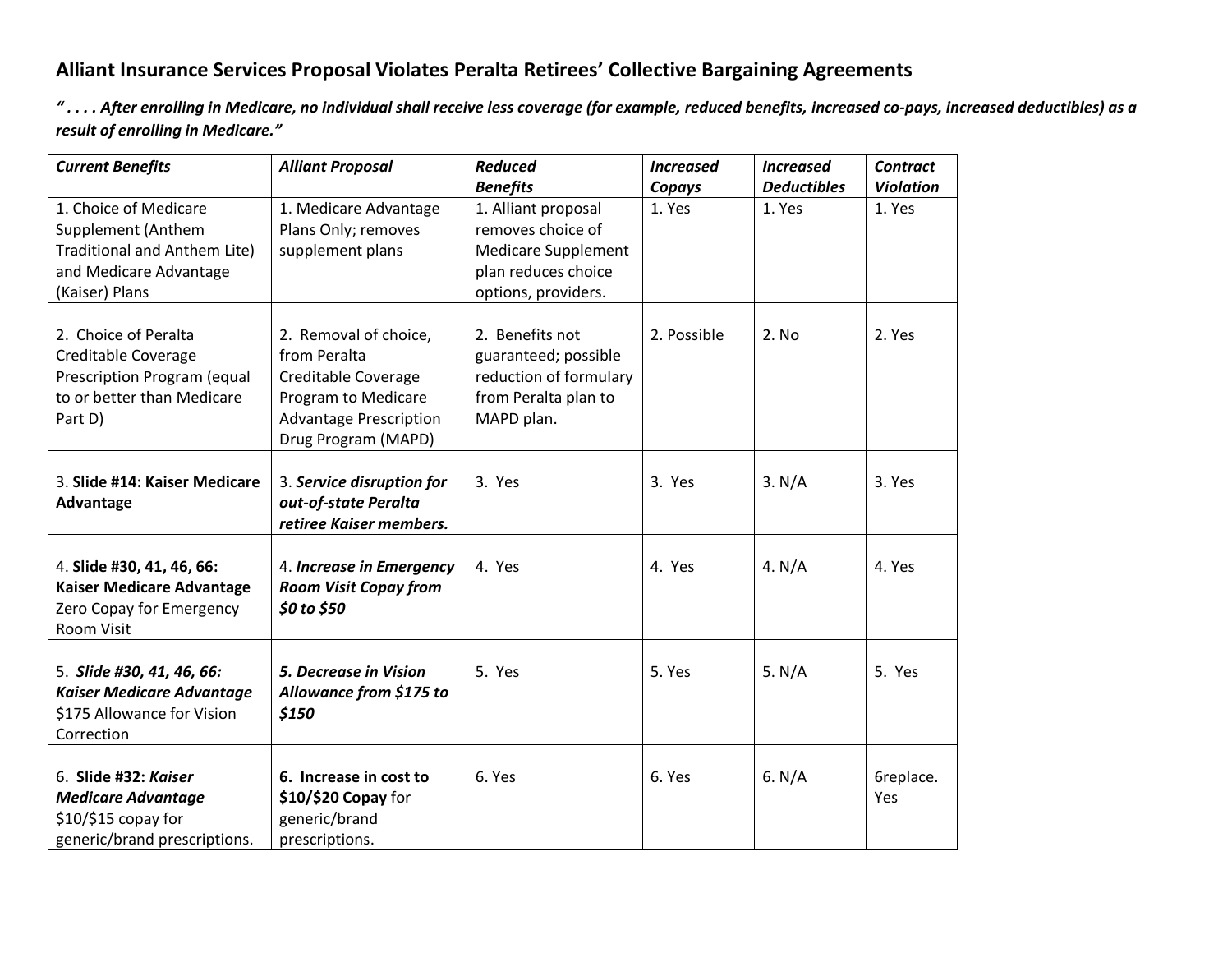## **Alliant Insurance Services Proposal Violates Peralta Retirees' Collective Bargaining Agreements/2**

".... After enrolling in Medicare, no individual shall receive less coverage (for example, reduced benefits, increased co-pays, increased deductibles) as a *result of enrolling in Medicare."*

| <b>Current Benefits</b>               | <b>Alliant Proposal</b>     | <b>Reduced</b>  | <b>Increased</b> | <b>Increased</b>   | <b>Contract</b>  |
|---------------------------------------|-----------------------------|-----------------|------------------|--------------------|------------------|
|                                       |                             | <b>Benefits</b> | Copays           | <b>Deductibles</b> | <b>Violation</b> |
| 7. Slide #38, 39, 44--Actives         | 7. Increase Annual Out      | 7. Yes          | 7. Yes           | 7. Yes             | 7. Yes           |
| and Post-7/1/2012 Retirees:           | of Pocket for In and Out    |                 |                  |                    |                  |
| <b>Annual In Network Out of</b>       | of Network to \$1,000-      |                 |                  |                    |                  |
| <b>Pocket for Blue</b>                | \$3,000                     |                 |                  |                    |                  |
| Cross/Trustmark:                      |                             |                 |                  |                    |                  |
| Traditional: \$300-\$900; Out         |                             |                 |                  |                    |                  |
| of Network: \$1,000/\$3,000;          |                             |                 |                  |                    |                  |
| for Blue Cross Lite: \$300-           |                             |                 |                  |                    |                  |
| \$900                                 |                             |                 |                  |                    |                  |
| 8. Slide #38, 39, 44--Actives         | 8. Increase Annual          | 8. Yes          | 8. Yes           | 8. Yes             | 8. Yes           |
| and Post-7/1/2012 Retirees            | <b>Emergency Room Visit</b> |                 |                  |                    |                  |
| (Blue Cross/Trustmark):               | Copay to \$100              |                 |                  |                    |                  |
| \$35 Copay for Emergency              |                             |                 |                  |                    |                  |
| <b>Room Visit</b>                     |                             |                 |                  |                    |                  |
| 9. Slide #38,39, 44--Actives          | 9. Possible Increase in     | 9. Yes          | 9. Yes           | 9. N/A             | 9. Yes           |
| and Post-7/1/2012 Retirees            | 90 Day Mail-Order           |                 |                  |                    |                  |
| (Blue Cross/Trustmark):               | Prescription Costs to \$50  |                 |                  |                    |                  |
| 90-Day Mail Order                     |                             |                 |                  |                    |                  |
| Prescription \$20/\$30/\$30           |                             |                 |                  |                    |                  |
| 10. Slide #54 (Blue                   | 10. 100 day limit, if       | 10. Yes         | 10. Yes          | 10. N/A            | 10. Yes          |
| Cross/Trustmark: 100 day              | discharged for 60 days a    |                 |                  |                    |                  |
| limit in Skilled Nursing              | new benefit period          |                 |                  |                    |                  |
| <b>Facility; if discharged for 14</b> | starts.                     |                 |                  |                    |                  |
| days, new benefit period              |                             |                 |                  |                    |                  |
| starts.                               |                             |                 |                  |                    |                  |
|                                       |                             |                 |                  |                    |                  |
| 11. Slide #60: Routine                | 11. Benefit is changed      | 11. Yes         | 11. N/A          | 11. Yes            | 11. Yes          |
| <b>Podiatry visits Unlimited</b>      | from unlimited podiatry     |                 |                  |                    |                  |
| (?)(incorrect: under current          | coverage to 12x             |                 |                  |                    |                  |
| coverage, routine podiatry is         | annually.                   |                 |                  |                    |                  |
| not covered).                         |                             |                 |                  |                    |                  |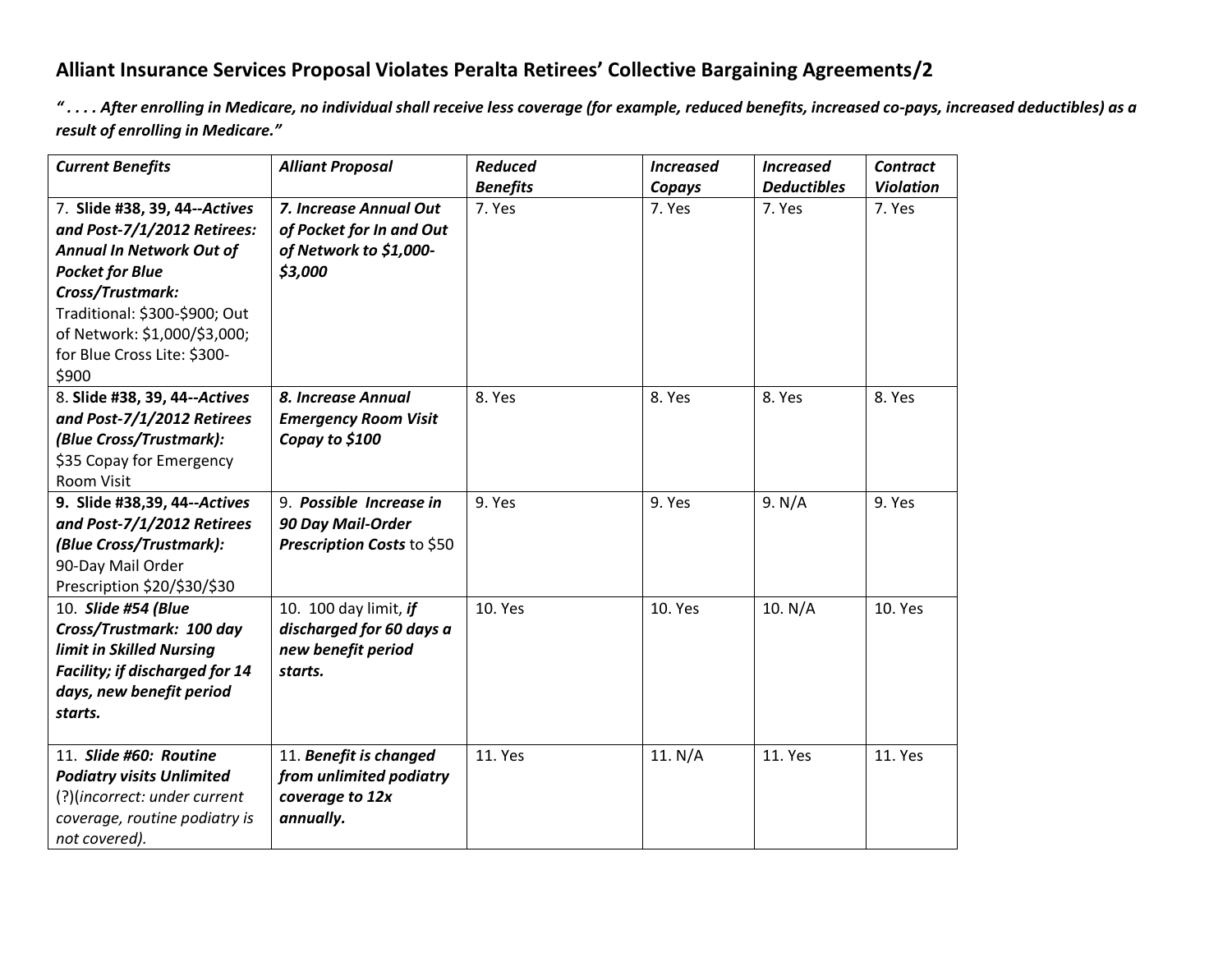## **Alliant Insurance Services Proposal Violates Peralta Retirees' Collective Bargaining Agreements/3**

*" . . . . After enrolling in Medicare, no individual shall receive less coverage (for example, reduced benefits, increased co-pays, increased deductibles) as a result of enrolling in Medicare."*

| <b>Current Benefits</b>                                                                                                                                                                                                                                  | <b>Alliant Proposal</b>                                                                                                                   | <b>Reduced</b>  | <b>Increased</b> | <b>Increased</b>   | <b>Contract</b>  |
|----------------------------------------------------------------------------------------------------------------------------------------------------------------------------------------------------------------------------------------------------------|-------------------------------------------------------------------------------------------------------------------------------------------|-----------------|------------------|--------------------|------------------|
|                                                                                                                                                                                                                                                          |                                                                                                                                           | <b>Benefits</b> | Copays           | <b>Deductibles</b> | <b>Violation</b> |
| 12. Slide #60 (Blue<br>Cross/Trustmark): Unlimited<br>acupuncture treatments per<br>year.                                                                                                                                                                | 12. Acupuncture<br>Treatments limited to 30<br>per year.                                                                                  | <b>12. Yes</b>  | 12. Yes          | 12. Yes            | <b>12. Yes</b>   |
| 13. Slide #60 (Blue<br>Cross/Trustmark): Unlimited<br>chiropractic visits per year.                                                                                                                                                                      | 13. Chiropractic<br>treatments limited to 30<br>per year.                                                                                 | 13. Yes         | 13. Yes          | 13. Yes            | 13. Yes          |
| 14. Slide #60 (Blue<br>Cross/Trustmark): While<br><b>Blue Cross/Trustmark does</b><br>not cover vision, United<br>Health Care does. Peralta's<br>UHC vision allowance is<br>included pre and post-7/1/12<br>and provides more than \$100<br>in benefits. | 14. Vision allowance<br>decreased to \$100;<br>Alliant proposal<br>eliminates United<br>Healthcare allowance.                             | 14. Yes         | 14. Yes          | 14. Yes            | 14. Yes          |
| 15. Slide #60 (Blue<br>Cross/Trustmark): Private<br>duty nursing paid.                                                                                                                                                                                   | 15. \$10,000 per year<br>deductible for Private<br>Duty Nursing combined.                                                                 | 15. Yes         | 15. Yes          | 15. Yes            | 15. Yes          |
| 16. Slide #61: Retirees can<br>choose coverage under<br>Peralta Creditable Coverage<br>Prescription Program.                                                                                                                                             | 16. Retirees switched to<br><b>Medicare Part D; choice</b><br>to enroll in Peralta<br>program removed;<br>prescription costs<br>increase. | 16. Yes         | 16. Yes          | 16. Yes            | 16. Yes          |